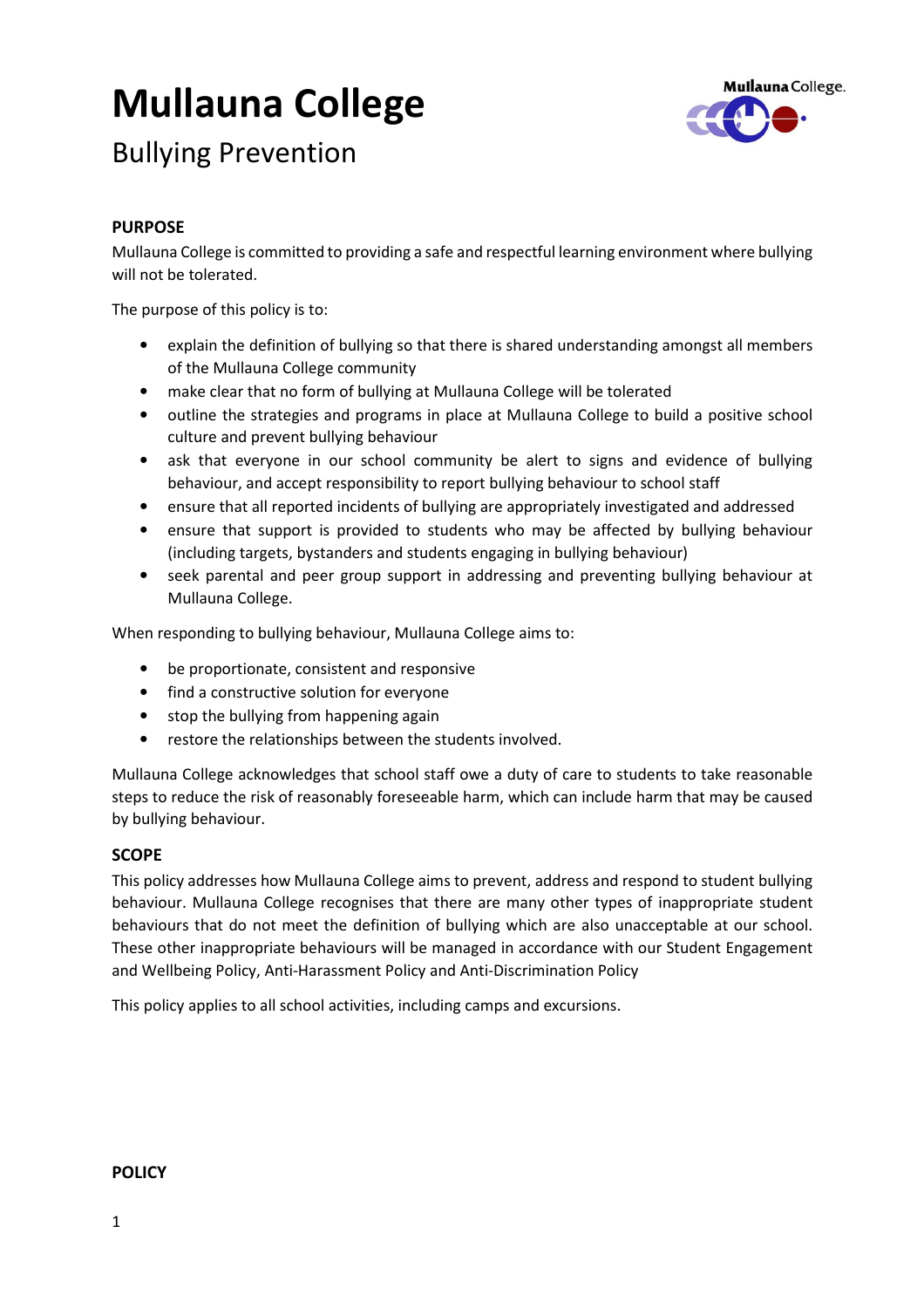#### **Definitions**

#### Bullying

In 2018 the Education Council of the Council of Australian Governments endorsed the following definition of bullying for use by all Australian schools:

Bullying is an ongoing and deliberate misuse of power in relationships through repeated verbal, physical and/or social behaviour that intends to cause physical, social and/or psychological harm. It can involve an individual or a group misusing their power, or perceived power, over one or more persons who feel unable to stop it from happening.

Bullying can happen in person or online, via various digital platforms and devices and it can be obvious (overt) or hidden (covert). Bullying behaviour is repeated, or has the potential to be repeated, over time (for example, through sharing of digital records)

Bullying of any form or for any reason can have immediate, medium and long-term effects on those involved, including bystanders. Single incidents and conflict or fights between equals, whether in person or online, are not defined as bullying.

Bullying has three main features:

- It involves a misuse of power in a relationship
- It is ongoing and repeated, and
- It involves behaviours that can cause harm.

Bullying can be:

- 1. direct physical bullying e.g. hitting, tripping, and pushing or damaging property.
- 2. direct verbal bullying e.g. name calling, insults, homophobic or racist remarks, verbal abuse.
- 3. indirect bullying e.g. spreading rumours, playing nasty jokes to embarrass and humiliate, mimicking, encouraging others to socially exclude a person and/or damaging a person's social reputation or social acceptance.

Cyberbullying is direct or indirect bullying behaviours using digital technology. For example via a mobile device, computers, chat rooms, email, social media, etc. It can be verbal, written and include images, video and/or audio.

#### Other distressing and inappropriate behaviours

Many distressing and inappropriate behaviours may not constitute bullying even though they are unpleasant. Students who are involved in or who witness any distressing and inappropriate behaviours should report their concerns to school staff and our school will follow the Student Engagement and Wellbeing Policy, Anti-Harassment Policy and Anti-Discrimination Policy

Mutual conflict involves an argument or disagreement between people with no imbalance of power. In incidents of mutual conflict, generally, both parties are upset and usually both want a resolution to the issue. Unresolved mutual conflict can develop into bullying if one of the parties targets the other repeatedly in retaliation.

Social rejection or dislike is not bullying unless it involves deliberate and repeated attempts to cause distress, exclude or create dislike by others.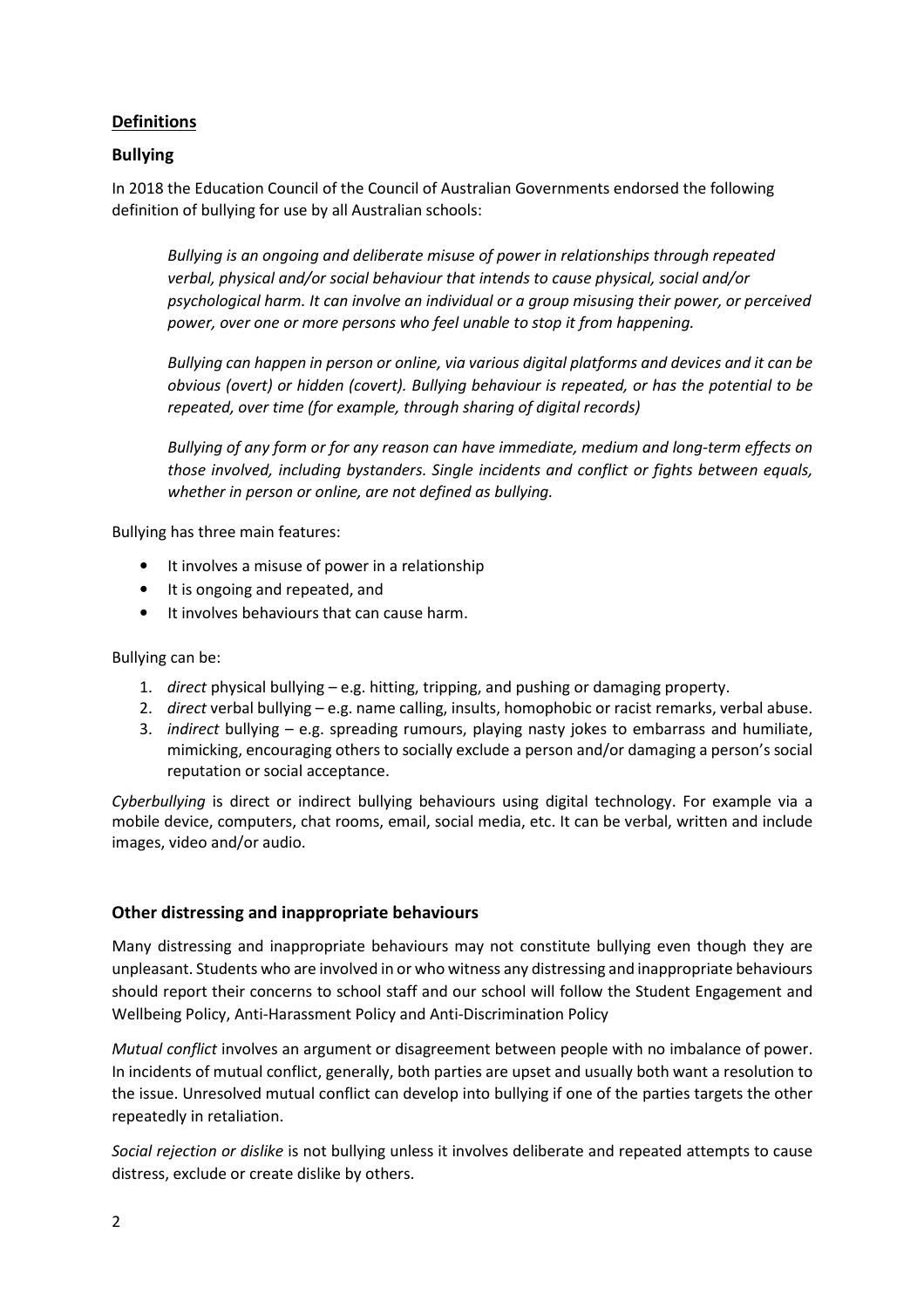Single-episode acts of nastiness or physical aggression are not the same as bullying. However, single episodes of nastiness or physical aggression are not acceptable behaviours at our school and may have serious consequences for students engaging in this behaviour. Mullauna College will use its Student Engagement and Wellbeing Policy to guide a response to single episodes of nastiness or physical aggression.

Harassment is language or actions that are demeaning, offensive or intimidating to a person. It can take many forms, including sexual harassment and disability harassment. Further information about these two forms of harassment, including definitions, is set out in our Anti-Discrimination and Anti-Harassment Policy. Harassment of any kind will not be tolerated at Mullauna College and may have serious consequences for students engaging in this behaviour. Mullauna College will use its Student Engagement and Wellbeing Policy to guide a response to students demonstrating harassing behaviour, unless the behaviour also constitutes bullying, in which case the behaviour will be managed in accordance with this Bullying Prevention Policy.

#### BULLYING PREVENTION

Mullauna College has a number of programs and strategies in place to build a positive and inclusive school culture. We strive to foster a school culture that prevents bullying behaviour by modelling and encouraging behaviour that demonstrates acceptance, kindness and respect.

Bullying prevention at Mullauna College is proactive and is supported by research that indicates that a whole school, multifaceted approach is the most effect way to prevent and address bullying. At our school:

- We have a positive school environment that provides safety, security and support for students and promotes positive relationships and wellbeing.
- We strive to build strong partnerships between the school, families and the broader community that means all members work together to ensure the safety of students.
- Teachers are encouraged to incorporate classroom management strategies that discourage bullying and promote positive behaviour.
- A range of year level incursions and programs are planned for each year to raise awareness about bullying and its impacts.
- In the classroom, our social and emotional learning curriculum teaches students what constitutes bullying and how to respond to bullying behaviour assertively. This promotes resilience, assertiveness, conflict resolution and problem solving.
- The Peer Support Program and the Peer Mediation program encourage positive relationships between students in different year levels. We seek to empower students to be confident communicators and to resolve conflict in a non-aggressive and constructive way.
- Students are encouraged to look out for each other and to talk to teachers and older peers about any bullying they have experienced or witnessed.

For further information about our engagement and wellbeing initiatives, please see our Student and Engagement and Wellbeing policy.

#### INCIDENT RESPONSE

#### Reporting concerns to Mullauna College

Bullying complaints will be taken seriously and responded to sensitively at our school.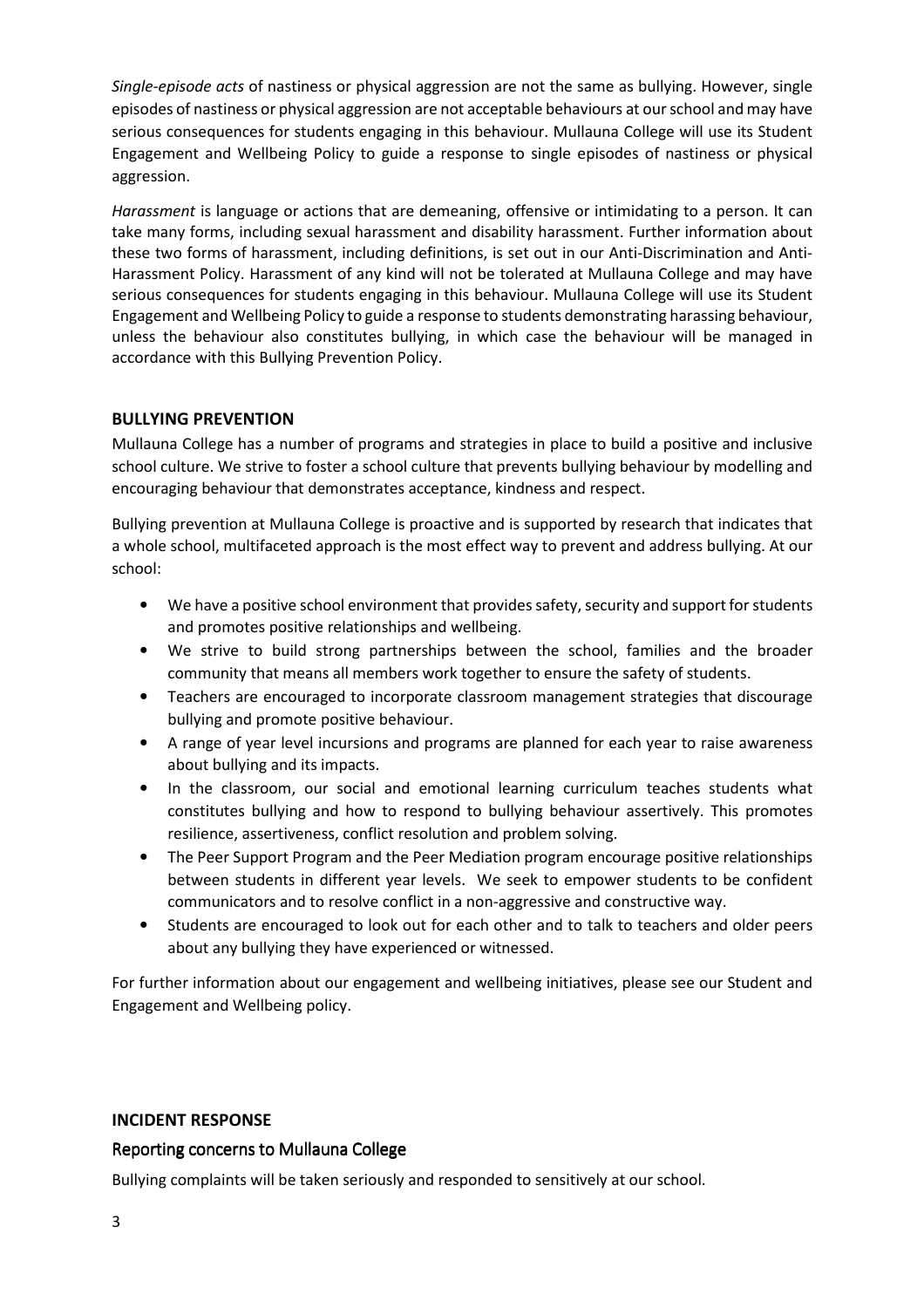Students who may be experiencing bullying behaviour, or students who have witnessed bullying behaviour, are encouraged to report their concerns to school staff as soon as possible.

Our ability to effectively reduce and eliminate bullying behaviour is greatly affected by students and/or parents and carers reporting concerning behaviour as soon as possible, so that the responses implemented by Mullauna College are timely and appropriate in the circumstances.

We encourage students to speak to their Year Level Coordinator. However, students are welcome to discuss their concerns with any trusted member of staff including [teachers, wellbeing staff, school social worker etc.].

Parents or carers who develop concerns that their child is involved in, or has witnessed bullying behaviour at Mullauna College should contact their child's Year Level Coordinator

#### **Investigations**

When notified of alleged bullying behaviour, school staff are required to:

- 1. record the details of the allegations on Compass, and
- 2. inform the relevant Year Level Coordinator and Student Wellbeing Team.

The Year Level Coordinator] is responsible for investigating allegations of bullying in a timely and sensitive manner. To appropriately investigate an allegation of bullying, the Year Level Coordinator may:

- speak to the those involved in the allegations, including the target/s, the students allegedly engaging in bullying behaviour/s and any witnesses to the incidents
- speak to the parents of the students involved
- speak to the teachers of the students involved
- take detailed notes of all discussions for future reference
- obtain written statements from all or any of the above.

All communications with the Year Level Coordinator in the course of investigating an allegation of bullying will be managed sensitively. Investigations will be completed as quickly as possible to allow for the behaviours to be addressed in a timely manner.

The objective of completing a thorough investigation into the circumstances of alleged bullying behaviour is to determine the nature of the conduct and the students involved. A thorough understanding of the alleged bullying will inform staff about how to most effectively implement an appropriate response to that behaviour.

Serious bullying, including serious cyberbullying, is a criminal offence and may be referred to Victoria Police. For more information, see: Brodie's Law.

#### Responses to bullying behaviours

When the Year Level Coordinator has sufficient information to understand the circumstances of the alleged bullying and the students involved, a number of strategies may be implemented to address the behaviour and support affected students in consultation with Student Wellbeing Team, teachers, SSS, Assistant Principal, Principal, Department of Education and Training specialist staff etc.].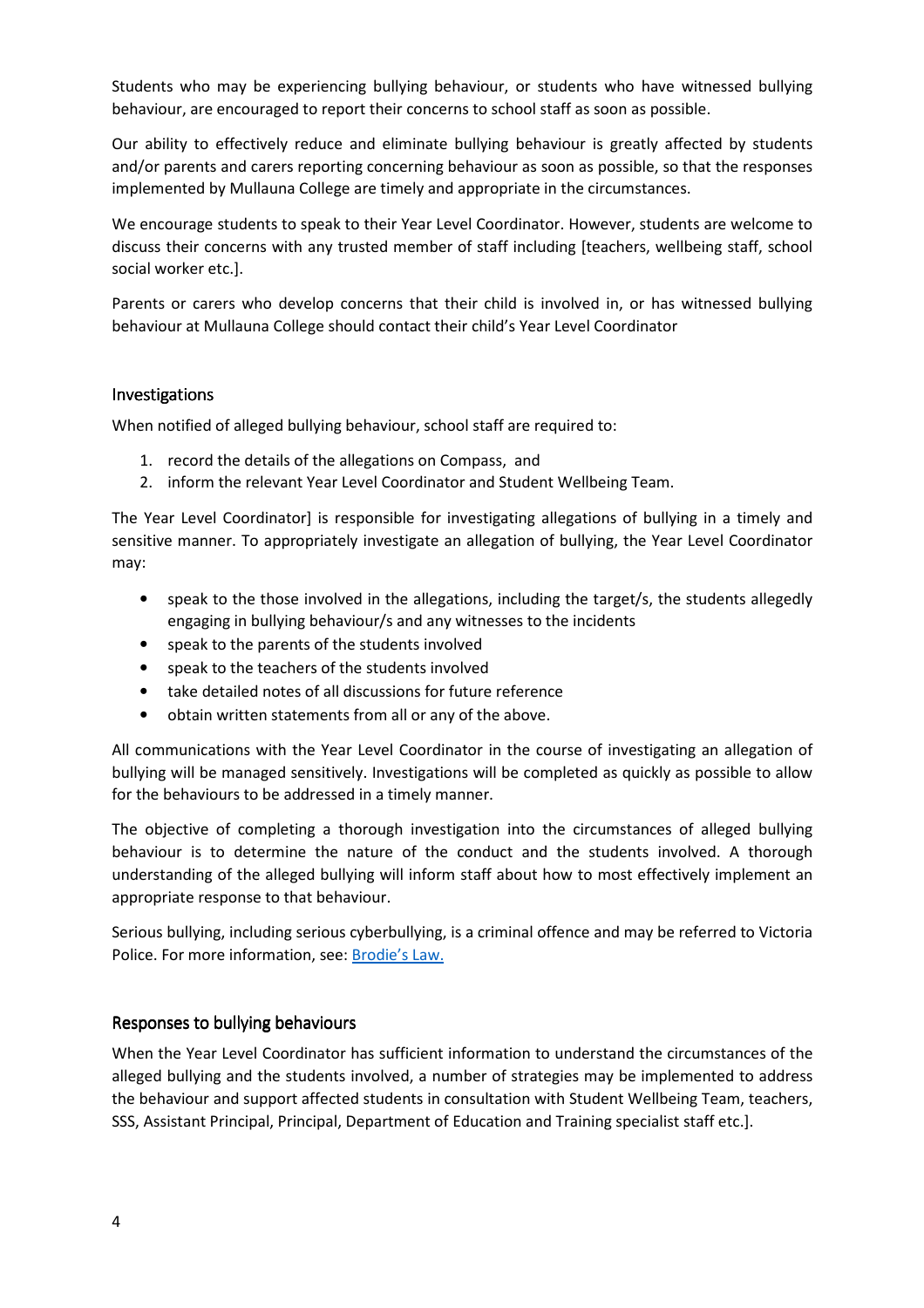There are a number of factors that will be considered when determining the most appropriate response to the behaviour. When making a decision about how to respond to bullying behaviour, Mullauna College will consider:

- the age and maturity of the students involved
- the severity and frequency of the bullying, and the impact it has had on the target student
- whether the student/s engaging in bullying behaviour have displayed similar behaviour before
- whether the bullying took place in a group or one-to-one context
- whether the students engaging in bullying behaviour demonstrates insight or remorse for their behaviour
- the alleged motive of the behaviour, including any element of provocation.

The Wellbeing Team may implement all, or some of the following responses to bullying behaviours:

- Offer counselling support to the target student or students, including referral to the Student Wellbeing Coordinator, SSS, external provider].
- Offer counselling support to the students engaging in bullying behaviour, including referral to the Student Wellbeing Coordinator, SSS or an external provider.
- Offer counselling support to affected students, including witnesses and/or friends of the target student, including referral to the Student Wellbeing Coordinator, SSS, or an external provider.
- Facilitate a restorative practice meeting with all or some of the students involved. The objective of restorative practice is to repair relationships that have been damaged by bringing about a sense of remorse and restorative action on the part of the person who has bullied someone and forgiveness by the person who has been bullied.
- Facilitate a mediation between some or all of the students involved to help to encourage students to take responsibility for their behaviour and explore underlying reasons for conflict or grievance. Mediation is only suitable if all students are involved voluntarily and demonstrate a willingness to engage in the mediation process.
- Facilitate a process using the Support Group Method, involving the target student(s), the students engaging in bullying behaviour and a group of students who are likely to be supportive of the target(s).
- Implement a Method of Shared Concern process with all students involved in the bullying.
- Facilitate a Student Support Group meeting and/or Behaviour Support Plan for affected students.
- Prepare a [Safety Plan or Individual Management Plan] restricting contact between target and students engaging in bullying behaviour.
- Provide discussion and/or mentoring for different social and emotional learning competencies of the students involved, including: [insert specific examples, i.e. connect affected students with an older Student Mentor, resilience programs, etc.].
	- o SenseAbility program
	- o Digital Thumbprints
	- o Verbal Combat program
- Monitor the behaviour of the students involved for an appropriate time and take follow up action if necessary.
- Implement year group targeted strategies to reinforce positive behaviours
- Implement disciplinary consequences for the students engaging in bullying behaviour, which may include removal of privileges, detention, suspension and/or expulsion consistent with our Student Wellbeing and Engagement policy, the Ministerial Order on Suspensions and Expulsions and any other relevant Department policy.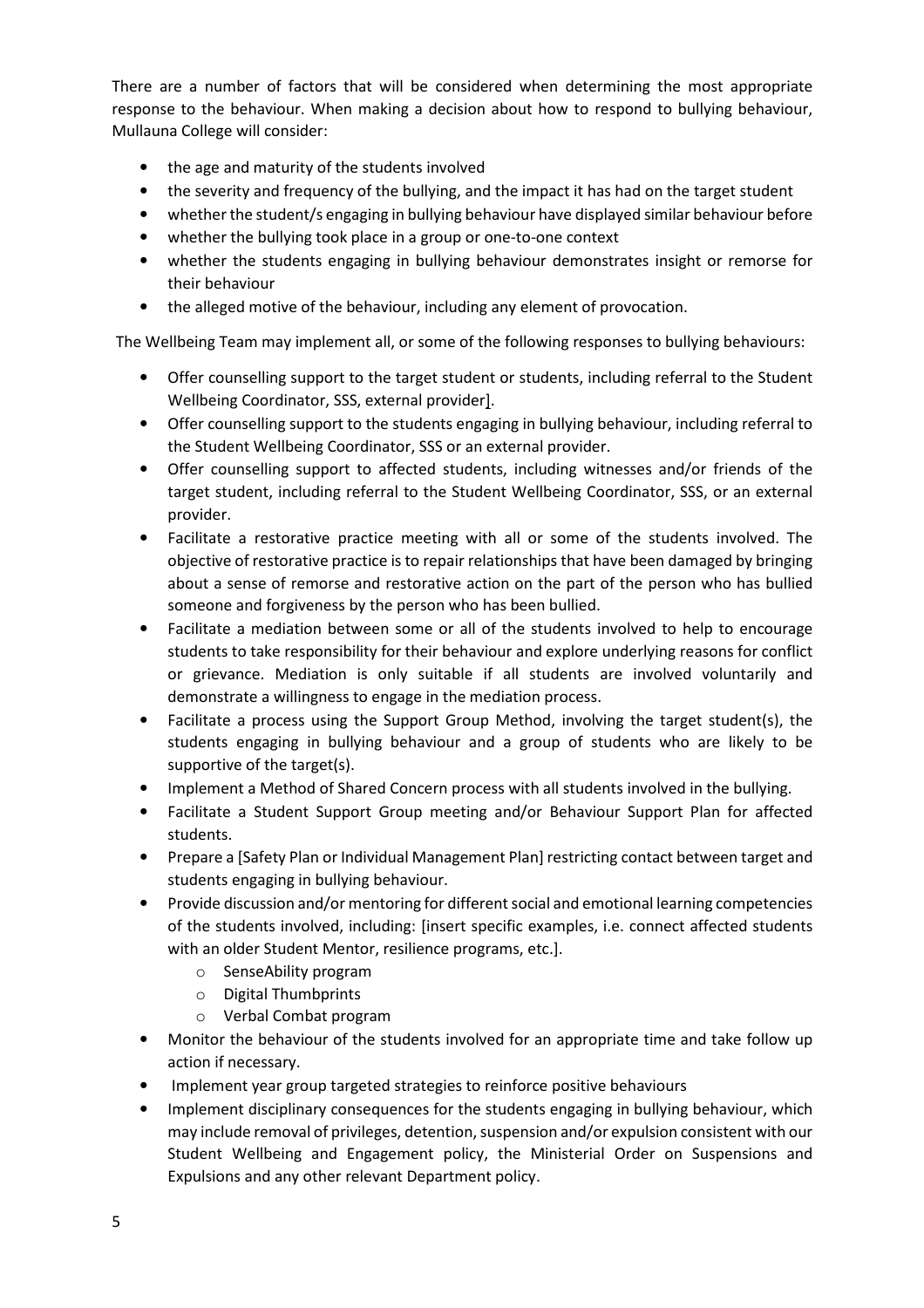Mullauna College understands the importance of monitoring and following up on the progress of students who have been involved in or affected by bullying behaviour. Where appropriate, school staff will also endeavour to provide parents and carers with updates on the management of bullying incidents.

 The Wellbeing Team is responsible for maintaining up to date records of the investigation of and responses to bullying behaviour.

#### Further information and resources

This policy should be read in conjunction with the following school policies:

- Statement of Values and School Philosophy
- Student Engagement and Wellbeing Policy
- Complaints policy
- Discipline Policy
- Anti-Harassment Policy
- Anti-Discrimination Policy

The following websites and resources provide useful information on prevention and responding to bullying, as well as supporting students who have been the target of bullying behaviours:

- **Bully Stoppers**
- Kids Helpline
- Lifeline
- Bullying. No way!
- Student Wellbeing Hub
- Office of the eSafety Commissioner
- Australian Student Wellbeing Framework
- Alannah and Madeline Foundation

#### Evaluation

This policy will be reviewed on a 2 year basis or earlier as required, following analysis of school data on reported incidents of, and responses to bullying to ensure that the policy remains up to date, practical and effective.

Data will be collected through:

- discussion and consultation with students and parent/carers
- regular student bullying surveys
- regular staff surveys
- Bully Stoppers Data Collection tool
- assessment of other school-based data, including the number of reported incidents of bullying in each year group and the effectiveness of the responses implemented
- Attitudes to School Survey
- Parent Opinion Survey

Proposed amendments to this policy will be discussed with student representative groups, parents groups, school council]

#### REVIEW CYCLE

This policy will be reviewed every two/three years with recommended changes being presented to school council.